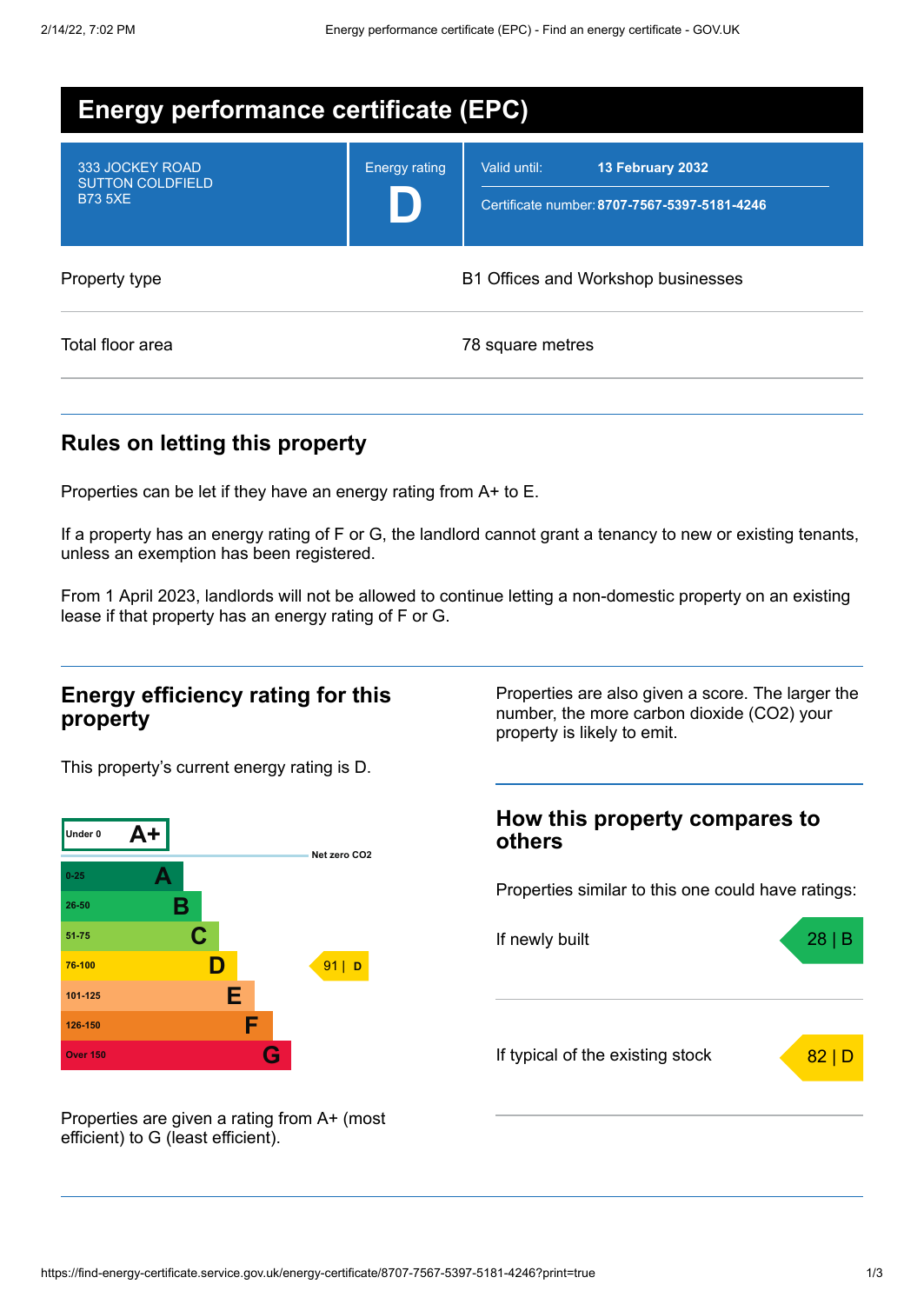# **Breakdown of this property's energy performance**

| Main heating fuel                          | <b>Natural Gas</b>                        |
|--------------------------------------------|-------------------------------------------|
| <b>Building environment</b>                | <b>Heating and Mechanical Ventilation</b> |
| Assessment level                           | 3                                         |
| Building emission rate (kgCO2/m2 per year) | 56.95                                     |
| Primary energy use (kWh/m2 per year)       | 333                                       |

## **Recommendation report**

Guidance on improving the energy performance of this property can be found in the recommendation report [\(/energy-certificate/6144-6629-6426-9419-3685\)](https://find-energy-certificate.service.gov.uk/energy-certificate/6144-6629-6426-9419-3685).